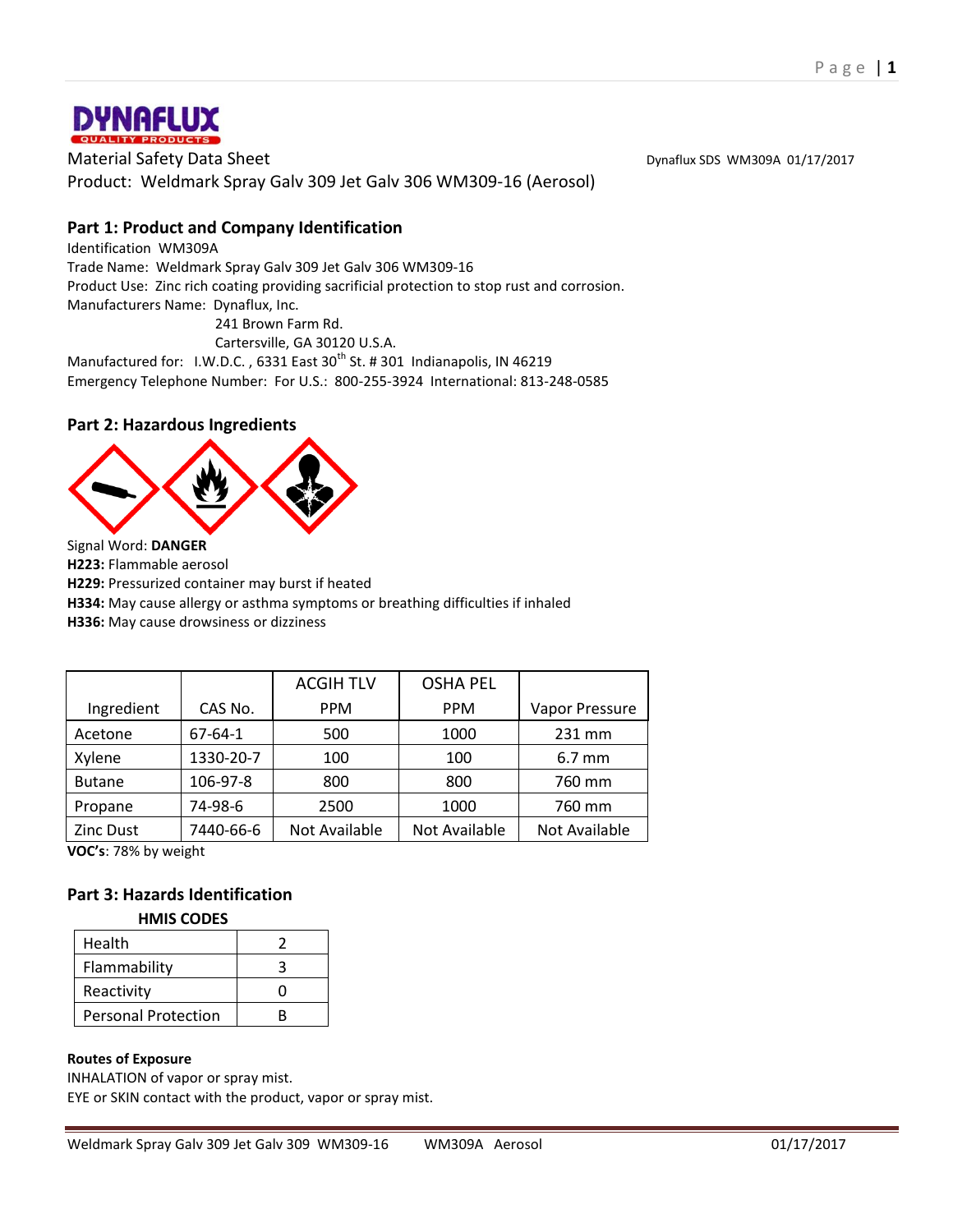**Continued Effects of Overexposure** INHALATION: Irritation of the upper respiratory system. EYES: Irritation SKIN: Prolonged or repeated exposure may cause irritation.

#### **Signs and Symptoms of Overexposure**

Headache, dizziness, nausea, and loss of coordination. Redness and itching or burning sensation may indicate eye or excessive skin exposure.

## **Part 4: First Aid Measures**

Eye Contact: Flush with water for 15 minutes. Get medical attention. **GHS Category 2B** Skin Contact: Wash with soap and water. Remove contaminated clothing and launder before re-use. **GHS Category 3** Inhalation: Move to fresh air. If normal breathing is not achieved get medical attention. Ingestion: Do not induce vomiting. Get medical attention immediately. **GHS Category 2**

## **Part 5: Fire Fighting Measures**

Flashpoint: Flammable-Flame Projection Test U.E.L.: None Established L.E.L. : None Established Auto Ignition Temperture: N.E. Combustion Products: Carbon dioxide, Carbon monoxide Extinguishing Media: Foam, CO2, Dry chemical Unusual Fire and Explosion Hazard: Use a self- contained breathing apparatus. Use water fog to cool containers to prevent rupturing. Containers may rupture when exposed to temperatures above 120°F.

## **Part 6: Accidental Release Measures**

Small Spill: Soak up with absorbent material, i.e. kitty litter, clay or dirt. Sweep up and place in a labeled closed container. Large Spill: Keep unauthorized people from the area. Use self contained breathing apparatus. Dike area and pump contents to a labeled, closed container. Absorb residue and sweep up. Place in a closed, labeled container. Remove all ignition sources.

## **Part 7: Handling and Storage**

Leave in the shipping containers. Store in a cool dry place. Do not expose aerosols to temperatures above 120° as the container may rupture.

## **Part 8: Exposure Control / Personal Protection**

If vapors exceed TLV use an approved respirator. Use mechanical ventilation in confined areas. Wear safety glasses and protective gloves. Remove all ignition sources.

## **Part 9: Physical and Chemical Properties**

Boiling Point: <0-325°F Vapor Pressure: NA Vapor Density: N.E. Solubility in Water: Insoluble Appearance and Odor: silver liquid with solvent odor. Specific Gravity: 2.04 Evaporation Rate (BuAc=1): <1 Water Reactive: No Ph: NA